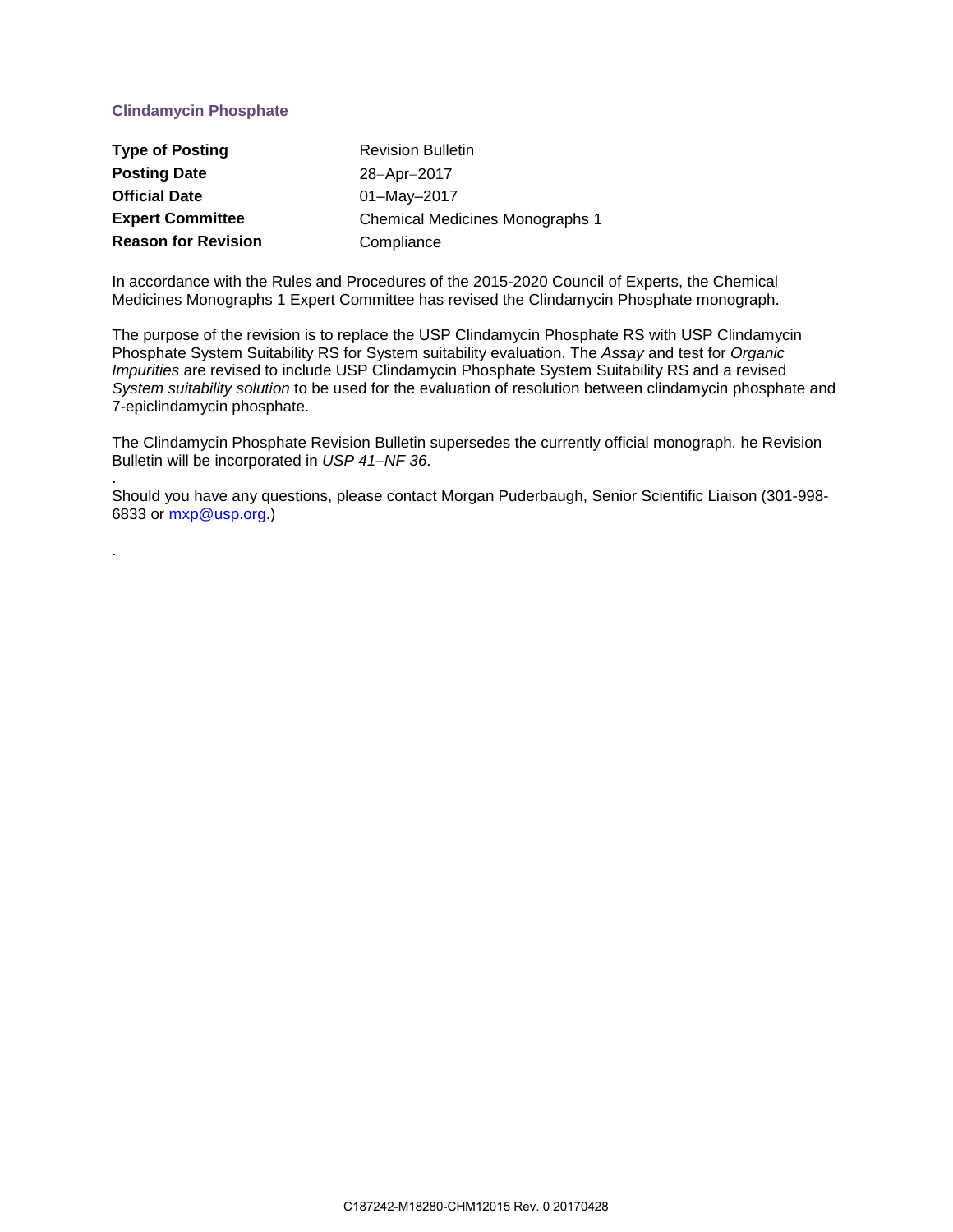# **Clindamycin Phosphate**



C<sub>18</sub>H<sub>34</sub>ClN<sub>2</sub>O<sub>8</sub>PS 504.96<br>L-threo-α-D-galacto-Octopyranoside, methyl 7-chloro-6,7,

Example the control of the control of the control of the control of the control of the control of the control of the control of the control of the control of the control of the control of the control of the control of the

**DEFINITION**<br>Clindamycin Phosphate has a potency equivalent to NLT<br>758 µg/mg of clindamycin (C<sub>18</sub>H<sub>33</sub>ClN<sub>2</sub>O<sub>5</sub>S), calculated<br>on the anhydrous basis.<br>Calculate the quantity of clindamycin (C<sub>18</sub>H<sub>33</sub>ClN<sub>2</sub>O<sub>5</sub>S),

- 
- **A.** INFRARED ABSORPTION  $\langle$  197K $\rangle$ <br>Standard: Add 0.2 mL of water to 50 mg of USP Standard: Clindard: *Phosphate RS, and heat to dissolve. Evap-<br>
orate to dryness under vacuum, and dry the residue at* 
	- For a contract of the Sample solution<br>
	100°-105° for 2 h.<br> **Sample:** Add 0.2 mL of water to 50 mg of Clindamycin<br>
	Phosphate, and heat to dissolve. Evaporate to dryness<br>
	mer vacuum, and dry the residue at 100°-105° for 2<br>
	-
- **B.** The retention time of the major peak of the Sample<br>solution corresponds to that of the Standard solution, as<br>obtained in the Assay.<br>obtained in the Assay.<br>obtained in the Assay.<br>obtained in the Assay.

## *Change to read: Change to read:*

## •

**PROCEDURE**<br>**Solution A:** Add 14 mL of phosphoric acid to 4000 mL **• ORGANIC IMPURITIES Solution A:** Add 14 mL of phosphoric acid to 4000 mL<br>of water. Add 10 mL of ammonium hydroxide, and adenticially and adjust with ammonium hydroxide to a pH of 5.6  $\pm$  0.1.<br>Just with ammonium hydroxide to a pH of 5.6  $\pm$ Find the minimum hydroxide to a pH of 5.6  $\pm$  0.1.<br>
Solution B: Acetonitrile and methanol (900:100)<br>
Solution C: Solution B and Solution A (80:920)<br>
Solution D: Solution B and Solution A (480:520)<br>
Solution D: Solution B **Solution D:** Solution B and Solution A (480:520)<br> **Solution:** 14 µg/mL of USP Clindamycin<br> **Diluent:** Solution B and Solution A (20:80)<br>
Mobile phase: See Table 1.<br>
Mobile phase: See Table 1.<br>
Mobile phase: See Table 1.

| Time<br>(min) | <b>Solution C</b><br>(%) | <b>Solution D</b><br>(%) |
|---------------|--------------------------|--------------------------|
|               |                          |                          |
|               |                          |                          |
|               |                          |                          |
|               |                          |                          |

**•.System suitability solution:** 2.2 mg/mL of USP **Relative standard deviation:** NMT 5.0% for Clindamycin Phosphate System Suitability RS in *Diluent*. clindamycin phosphate, *Standard solution* Shake, and sonicate to dissolve.• (RB 1-May-2017) **Standard solution:** 2.2 mg/mL of USP Clindamycin Phosphate RS in *Diluent*. Shake, and sonicate to dissolve.

**Sample solution:** 2.2 mg/mL of Clindamycin Phos-<br>phate in *Diluent*. Shake, and sonicate to dissolve. **Chromatographic system** (See *Chromatography* 〈621〉*, System Suitability*.) **Mode:** LC **Detector:** UV 214 nm **Column:** 4.6-mm × 25-cm; 5-µm packing L7 **Column temperature:** 40° **Flow rate:** 1.2 mL/min

**Injection volume:** 20 µL

**System suitability**

**Samples:** • *System suitability solution* and• (RB 1-May-2017) *Standard solution*

 $\bullet$  (RB

 $\bullet$  (RB 1-May-2017)<br>Suitability requirements

- 8-trideoxy-6-[[(1-methyl-4-propyl-2-pyrrolidinyl)carbony-<br>
1]amino]-1-thio-, 2-(dihydrogen phosphate), (2*S-trans*)-;<br>
Methyl 7-chloro-6,7,8-trideoxy-6-(1-methyl-*trans-4-propyl-L-*<br>
2-pyrrolidinecarboxamido)-1-thio-L-*th* 
	-
	-

**IDENTIFICATION** in  $\mu$ g/mg, in the portion of Clindamycin Phosphate **International contract of the portion** of Clindamycin Phosphate

Result = 
$$
(r_U/r_S)
$$
 ×  $(C_S/C_U)$  ×  $P$ 

- 
- 
- 
- 
- 

# **ASSAY IMPURITIES**

- -
	-
	- $\text{cate to dissolved.}$  (RB 1-May-2017)
	- **System suitability**
- **Table 1 Samples:** *System suitability solution* and *Standard* **solution** 
	- $\bullet$

- Resolution: NLT 3.0 between 7-epiclindamycin<br>phosphate and clindamycin phosphate, *System suita-*<sup>41</sup> <sup>95</sup> <sup>5</sup> *bility solution*
- Tailing factor: NMT 2.0 for clindamycin phosphate, *Standard solution*